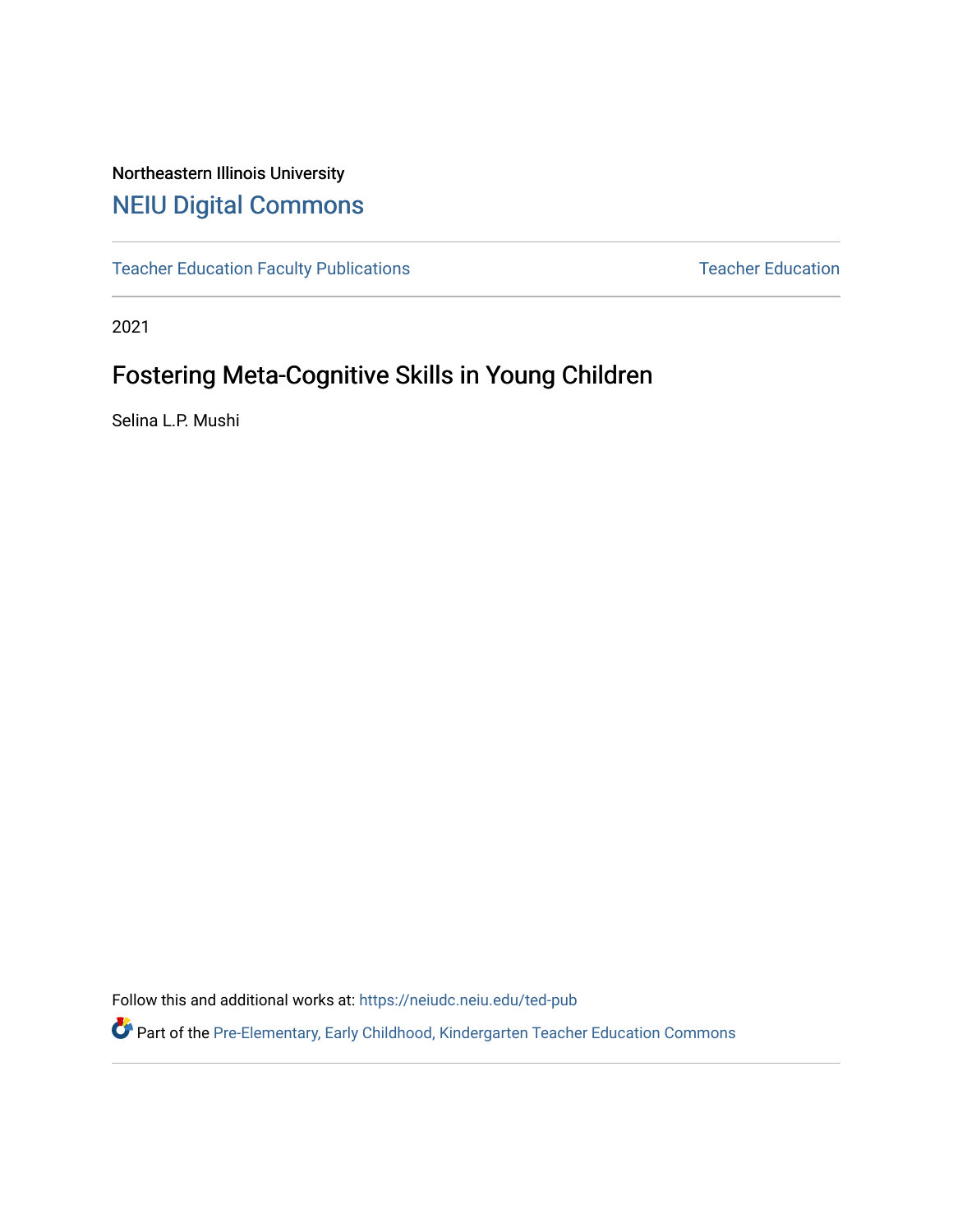#### *Fostering Meta-Cognitive Skills in Young Children*

Selina L. P. Mushi

College of Education

#### Northeastern Illinois University, United States

#### **Abstract**

This research report is on fostering young children's metacognitive skills. The study was conducted at a private early childhood education center in a Midwestern city in 2020. The design of the study was a mixed approach including Time Series experimentation naturalistic observation and interviews. Children aged 3-4 years were exposed in alternate weeks to pre-readaloud prompts which engaged them in their own thinking about the story that was about to be read to them. The children tried to make predictions about the story before the story was read. After the story was read, the children were assessed on their abilities to think about what their thoughts and predictions were before the story was read aloud to them. Data were collected for a total of 11 weeks from two large groups of 20 children each, and one small group of 6 children. Comparison of the data revealed systematic differences between the treatment and non treatment weeks. The results are discussed and implications for further research are drawn.

**Keywords:** Metacognition in Early Childhood, Young Children's Thinking Skills, Teaching Metacognitive Skills, Young Children Thinking About Thinking

#### **Introduction**

Young children learn from their immediate environments. As they learn, they form perceptions about what they see, taste, feel, smell, and hear. These perceptions become the basis for their thinking, and as children grow older, they develop a sense of self and begin to relate more meaningfully to their surroundings. Learning from older children and adults, young children emulate what they see, even before they develop a sense of self as individuals. By the age of preschool (3-4 years) children have a good sense of themselves, their families immediate friends and routines in their lives. However, independent thinking and the reasoning underlying their actions and preferences, are just emerging, and need fostering. Teaching children to better understand themselves and think about how they think is not easy because of their "just emerging" cognitive skills. Young children need to be guided to gain insight into their behaviors, accomplishments, needs and feelings, in order to learn how to monitor their learning and develop resilience to factors that may negatively affect their learning and development. This ability to reflect on one's own thinking is called "meta-cognition", which is a powerful skill for building resilience and nurturing self-awareness (Fleur, 2021; Sudhakar, 2018).

Meta-cognition is defined as the ability to think about one's own thinking (Flavell, 1979), a crucial skill in humans which helps us be self-aware, understand how we do what we do, and why. Piaget's Constructivist theory and Vygotsky's Socio-cultural theory relate children's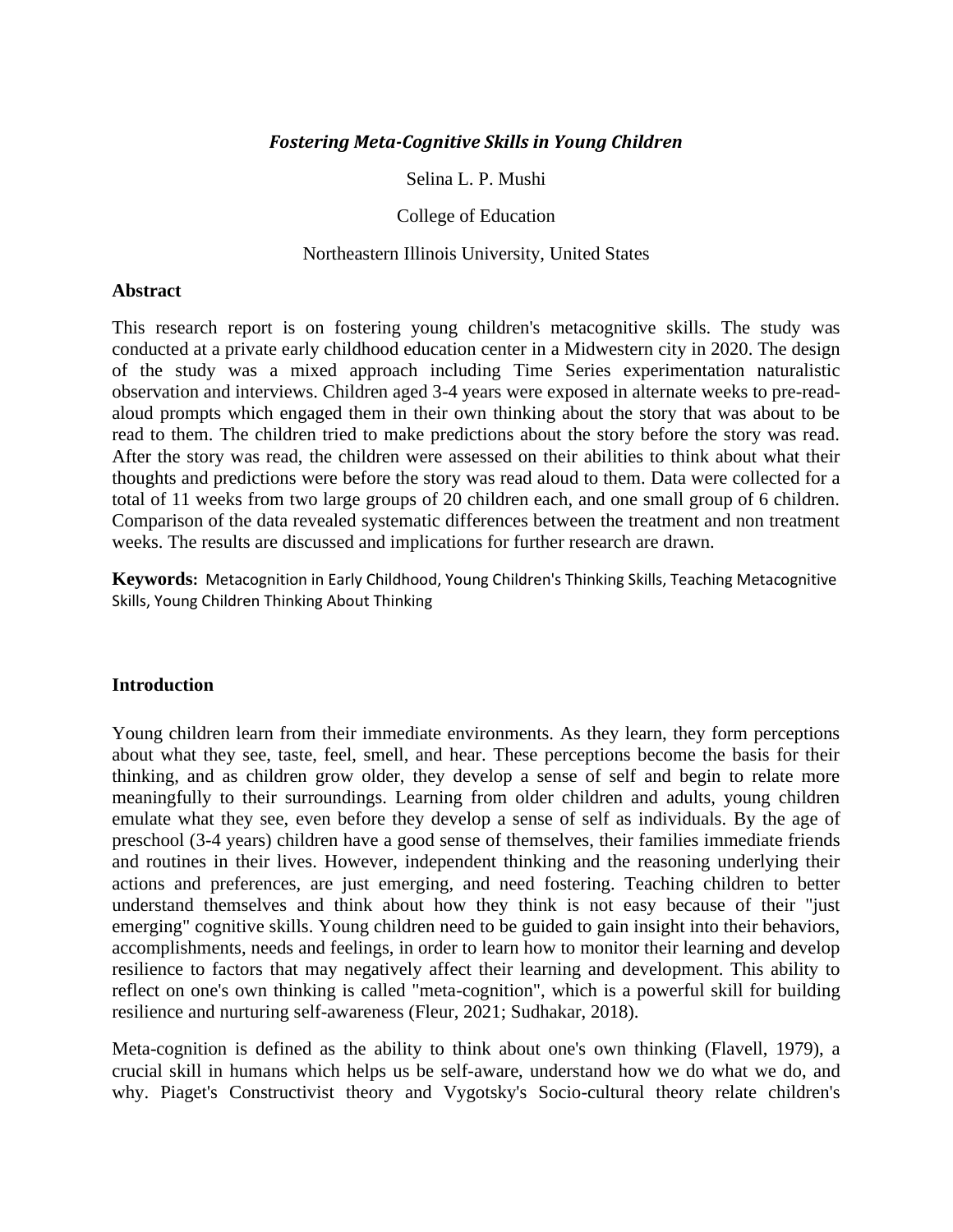conscious awareness of surroundings and opinions of others to meta-cognition (Papaleontiou-Louca, 2008). Piaget highlights children's engagement with the environment as a driver for conscious learning. When children begin schooling, the spontaneity in their learning is reduced due to structured school curriculum. Vygotsky's Socio-Cultural Theory addresses learning as both an interpersonal activity - emphasizing the role of language in the learning process (e.g. child and adult in mediating and scaffolding processes) - and an intrapersonal activity (e.g. children's use of private speech to work through difficult tasks). Together Piaget and Vygostly provide a basis for adult intervention to support and enrich children's learning by guiding them to better engage their own minds.

Taking this understanding in consideration with the myriad of factors facing young children in the 21st century - floods of information bombarding their senses day in-day out, possibly constrained parenting due to long work hours, inadequate adult attention in understaffed classrooms, classism, racism and other social ills - the need to be self aware at a young age is even higher, in order to begin to counter the passive sense of self that can lead to feelings of helplessness and despair. It is important for young children to be guided to become independent learners, to practice self-regulation, and even begin to develop self-advocacy skills. Being able to self-regulate helps children manage experiences that can otherwise overwhelm them (Jacobson 2016).

#### *Conceptual Framework*

Four key factors were considered in conceptualizing teaching metacognitive skills to young children. First, young children are naturally curious beings who are interested in learning about their surroundings. They naturally have the urge to learn about the world in order to find out how things work. Children's readiness to learn is a good opportunity for teachers and other adults to step in and structure children's environments in ways that facilitate learning as the children's curiosity demands. Secondly, young children's brains are wired to learn about anything that they encounter (Eliot & Syc, 2008). In infancy for example, children are able to learn, identify and distinguish speech sounds from any language, an ability that is lost with age (Kuhl, 2010). Thirdly, when adults guide children's earning, they increase the children's ability to reach their learning capacity. Lev Vygotsy called this optimum learning capacity Zone of Proximal Development (Berk, 2020, Otto, 2018; McAfee & Leong, 2011). The fourth factor that guided the study is the concept of systematic learning. Having young children tackle the complexity of thinking about thinking necessitates a step-b-step approach in order to have children do one thing at a time. As demonstrated by Information Systems Theory, entities have multiple components (Lerner, 2004; Gregor, 2002); breaking complex tasks into smaller portions makes it manageable for children to learn. Figure 1 shows the relationships between these four factors.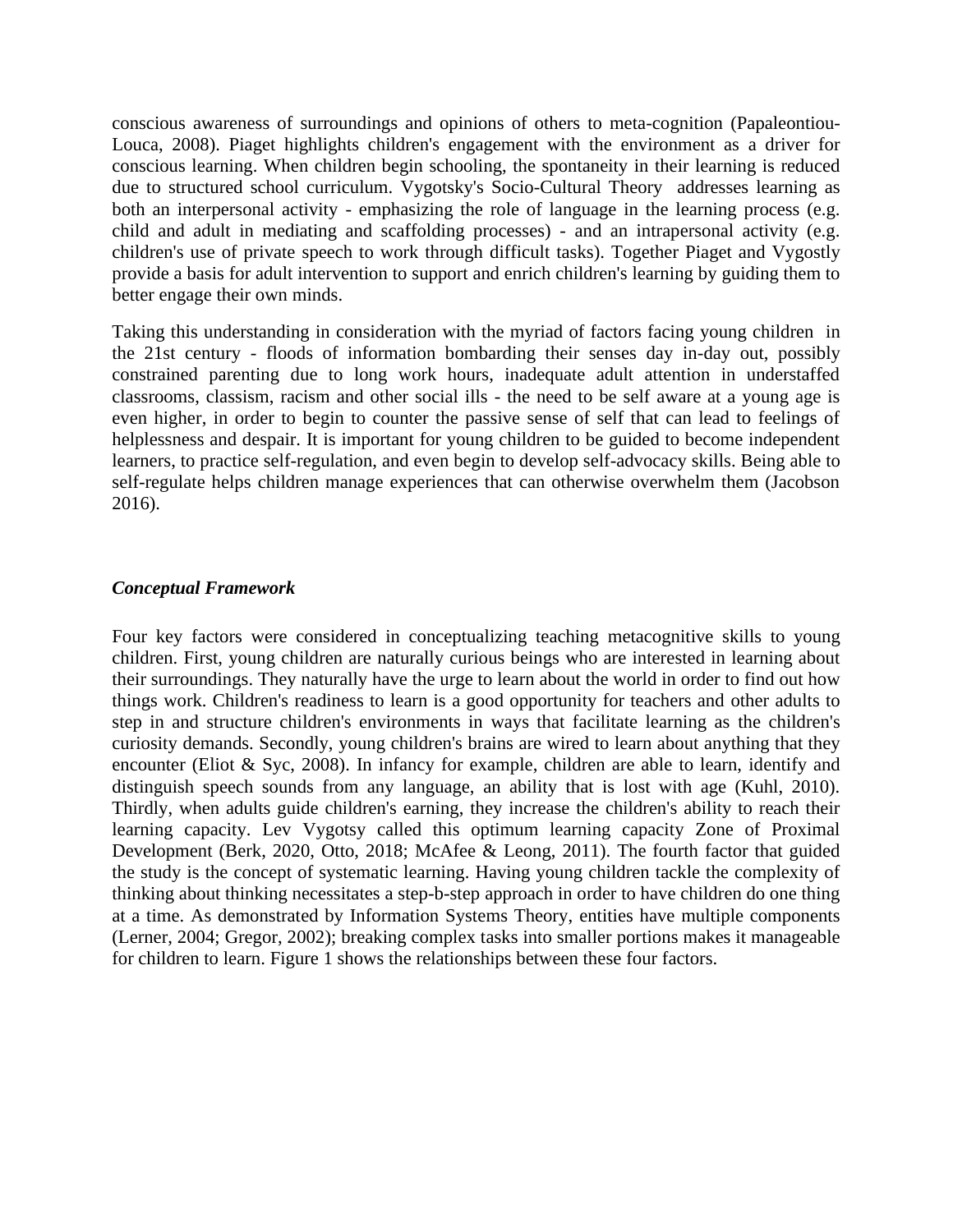

**Figure 1:** Key Elements in Building Children's Metacognitive Skills

## *Literature Review*

Meta-cognition is a multidimensional construct with two major levels - knowledge about cognition and control and regulation of cognition (Panaoura & Philippou, 2007). Flavell (1979) describes meta-cognitive knowledge as knowledge about persons, tasks and strategies; thus it includes knowledge about strengths and weaknesses of own memory and learning about cognitive requirements of tasks, as well as knowledge of ways to attain cognitive learning and achieving goals. Knowing how we think and why, helps us to self-regulate in our learning. A person's ability to regulate his/her own learning is central to successful learning and working (Handel, Artelt & Weinert, 2013). It is documented that children who are taught to use metacognitive strategies early on are more resilient and more successful both in and out of school (Jacobson, 2016). In Jacobson's words:

"When kids hit difficult problems - the seemingly insurmountable English essay, a math test that takes on epic proportions, social struggles that leave them feeling frustrated, - it can be tempting to give up and resort to four words no parent ever wants to hear 'I can't do it'. Kids need to be able to make the transition from 'I can't" to the proactive 'How can I?' (unpaged).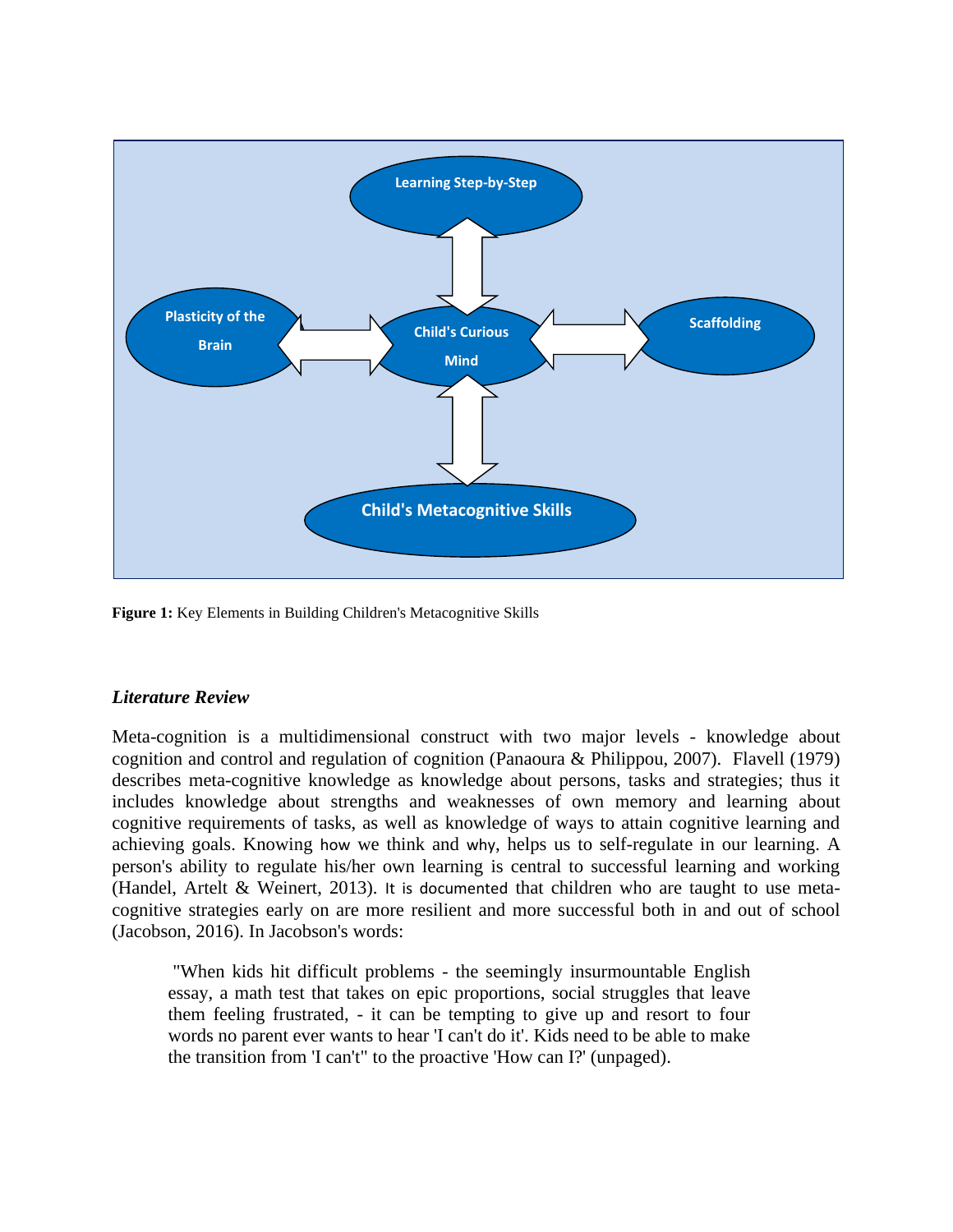Most meta-cognition research has been conducted with students in upper grade levels, with minimal but increasing attention to the younger age groups. Young children are capable of thinking about what they know; but they need help thinking about how they know it and how to regulate their thinking about what and how they know. Through guided reflective discussion and writing, older children are able to evaluate what they know, how they come to know it as well as the underlying reasons; and are also able to regulate their ways of understanding what they already know. Younger children are more hands-on in their approach to new concepts; they require concrete objects and adults to aide their thinking about what they are experiencing, an important step towards learning how to control and regulate their individual processes of learning. When young children learn to think about their own thinking, they begin to become aware of their strategies of learning, the thinking underlying the decisions they make and the resulting actions taken in solitary situations, in classrooms and in social situations. While children may not know that they are engaging in meta-cognition, they nevertheless develop an understanding of their own strategies for learning and achieving goals.

There is a difference between knowing how one learns and makes decisions, and controlling and regulating the learning and decision making processes. Research has shown that meta-cognitive knowledge can develop from domain-specific and situation-specific learning, that is, specific content learned within a specific domain; and also from generalized knowledge that transcends several domains (Borkowiski, Chan & Muthukrishna, 2000). Destan and Roebers (2015) found that performance estimation accuracy is related to global and item-level meta-cognitive monitoring. A significant body of the research on meta-cognition has shown that the development of meta-cognitive knowledge starts in kindergarten and continues to grow into adolescence and adulthood (Alexander & Schwanenflugel, 1996; Artelt, Neuenhaus, Lingel & Schneider, 2012; Baker 1989; Hasselhorn, 2006, Schneider & Lockl, 2006) if educational processes continue to be challenging to the learner (Veenman et al, 2006). Research with fifth graders showed that meta-cognitive knowledge was better represented with a multidimensional model than a uni-dimensional model (Neuenhaus, Artelt, Lingel & Schnider, 2011).

Not much research has focused attention on young children, however, evidence that young children possess meta-cognitive and self-regulating abilities is accumulating (Fleur, 2021; Mari & Saka, 2018; Roberts, 2017; Robson 2016; Bernard et al, 2015). Children have been found to be more likely to display self-regulation and meta-cognition in post hoc interviews about an activity rather than during the activity. It is suggested that observation and interviews be combined with other tools to make children's learning more visible to themselves and to adults (Robson, 2016). Children's own interests are another important factor. Neitzel et al (2016) found that children's interest-based activities provided understanding of their meta-cognitive talk and strategies for progress monitoring. Robson (2016) also found that children were significantly more likely to demonstrate self-regulation and meta-cognition in child-initiated activities. The challenge is for teachers to develop and prepare learning contexts that include varieties of highquality learning activities to capture and sustain children's interests. While most preschool classrooms operate with learning centers, balancing challenge and interest will be important to trigger meta-cognitive processes in children, rather than merely engaging in routine activities regardless of children's interests and/or lack of response to motivation by the teacher.

Indicators of meta-cognitive abilities will depend on content being learned and importance of resolving a problematic situation in a specific domain or across domains. For example, if a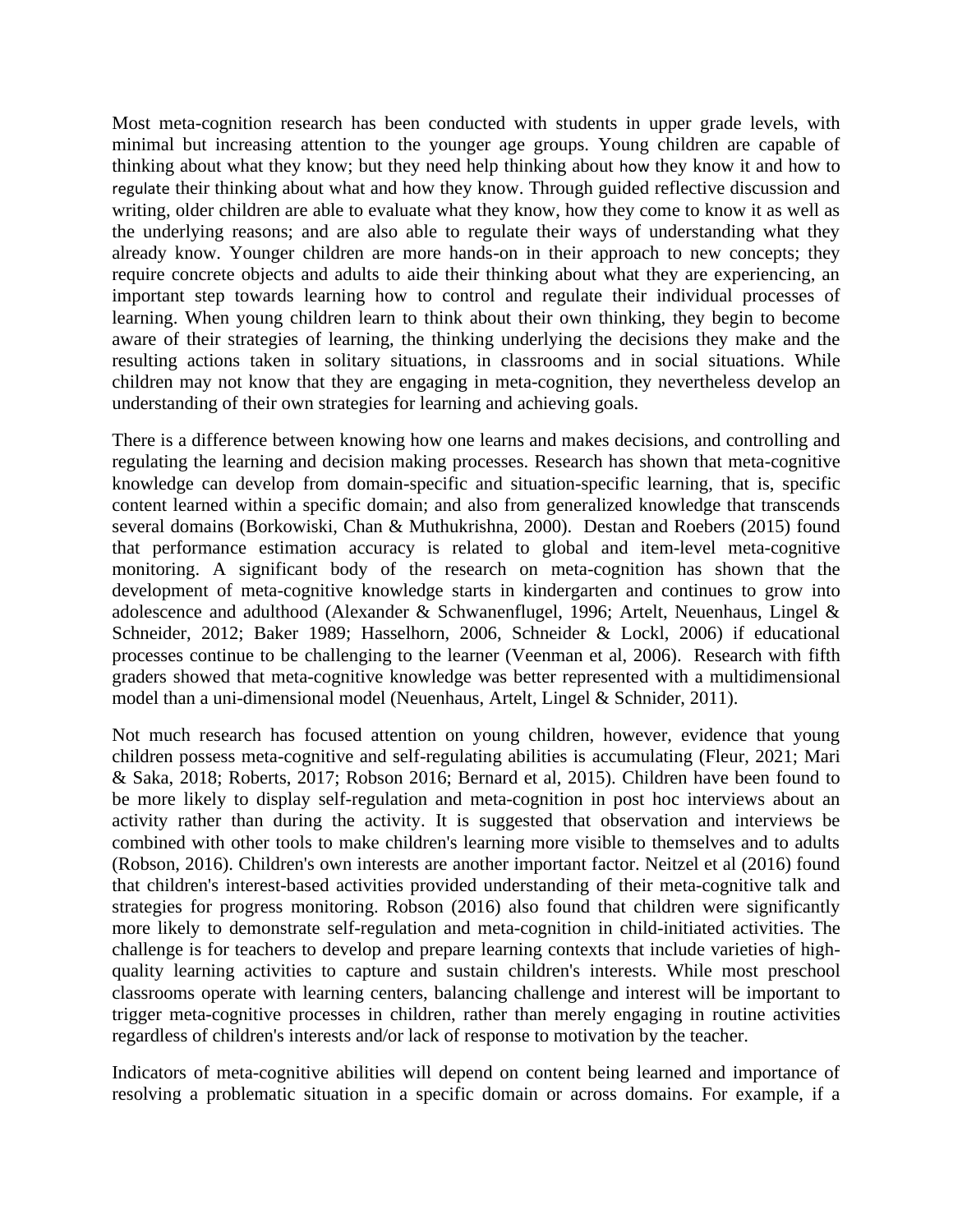preschooler is building a tower with blocks and decides to use a block with a different color as she/he puts one on top of the other, but suddenly abandons the idea and decides to use just one color, the preschooler will certainly have reasons for: 1. deciding to build with different colors, and 2. deciding to use only one color. First the preschooler must have preferred to build with different colors. The idea of colors is abandoned when another thought comes in to further inform the cognitive and motor processes of building the tower. To help the preschooler think about the second thought in relation to the initial thought, the teacher's help is necessary. The preschooler was just thinking and doing, and did not necessarily think about the initial thought. The teacher helps the preschooler gain more control over the thought processes. Brown (1987) showed that spontaneous control over one's own learning process may occur without the affected person being aware of it. It is also shown that related perceptions and appraisals (Nelson and Narens, 1990) that may occur before, during and/or after the problem solving activity (Flavell 1979, 1971) underlie use of self regulation strategies, and are necessary in acquiring metacognitive knowledge and skills. The actual and conscious regulation of the learning process however, takes place through planning, monitoring and meta-strategic activities, which is, the implementation of meta-cognitive knowledge in the process of self-regulated learning (Schneider & Artlet, 2010; Flavell, 1979).

Assessing meta-cognitive abilities is complex. Recent rsearch has shown that assessment methods used to measure metacognition in young children tend to underestimate children's abilities (Mari & Saka, 2018; Whitebread et al 2010). Studies have utilized meta-cognitive awareness inventories, meta-cognitive knowledge tests (Handel, Artelt & Weinert, 2013), cognitive judgments (Efklides, 2011), structured, unstructured and directed tasks (Marulis, 2015); eye-tracking in controlled laboratory experiments (Markus, Proust & Sodian (2013); through physical activities and games (Chatzipanteli, Vasilis, & Athanasios, 2013) or selfreported or actual strategy use (Veenmann & Elshout 1999). Use of assessment approaches based purely in neuroscience do not necessarily translate to classroom practice.

Classroom teachers use interaction and questioning approaches to assess young children's metacognitive skills (Gourlay, 2019) as drawn from the children's responses; thus detecting the skills practically and within context. While efforts to connect neuroscience approaches and classroom approaches (Fleur, 2021; Larkin 2009) will emerge from cumulative research, the research has to be conducted in practical ways that make sense to teachers and to the children. In this study, classroom-based motivational and observational techniques carried out by teachers were used to assess children's meta-cognitive abilities and how the children begin to monitor, understand and control their own learning.

#### **Methods**

Classroom activities for this research were carried out by teachers in their own classrooms, during regular teaching. Two preschool teachers were identified and trained on how to carry out the prompting of children by motivating them and inviting them to make predictions and then later loop back into their thinking after the story was read to them. The teachers then assessed children to determine if each child could loop back and connect to their earlier thoughts and predictions.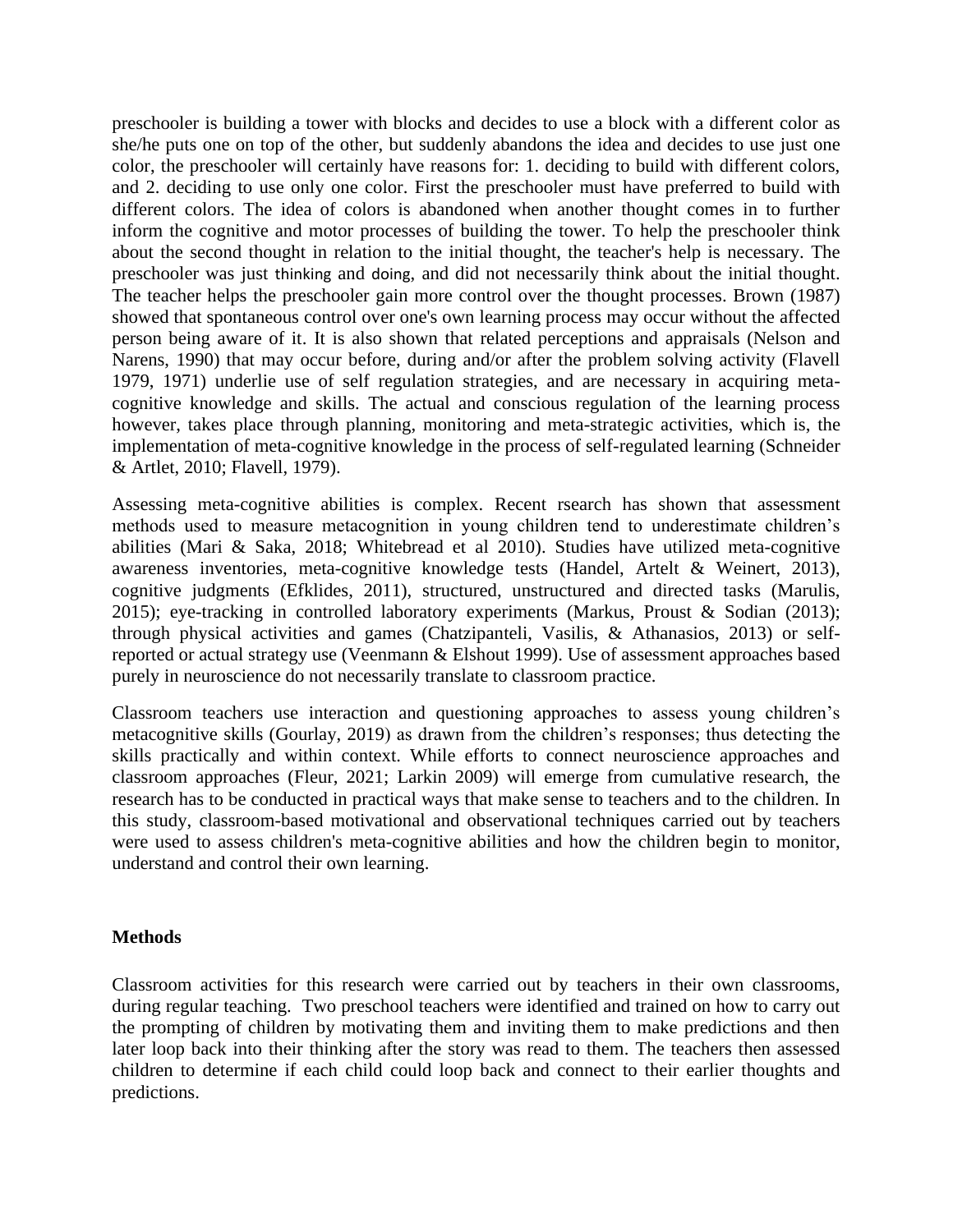## *Study Design*

The study was designed as a mixed method approach combining Time Series experimentation, naturalistic observation and interviews. Time Series design involves administration of treatment in alternate time periods. The dependent variable is measured before the first administration of the treatment and the measurements are used as base data. The dependent variable, i.e., the variable of interest is measured during the time the treatment is administered, and also during the time the treatment is not administered. Treatment and non-treatment times periods have to be of equal intervals. Teacher observations and conversation-like questions asked in non-testing ways are effective ways of obtaining data from young children. Teacher interviews provide rich descriptions of children's behavior.

## *Study Sample*

Forty children in two groups of 20 each participated in the study for three weeks. Each group was an intact class. Another small group of 6 children participated in the study for 8 weeks. This small group was part of one of the large groups. The large groups, which had started the research in March had to stop because of the COVID-19 situation. In September, the research resumed with a small group of only 6 children.

#### *Data Collection and Instrumentation*

A framework was developed for teachers to use with preschoolers, in which the teachers would draw children's attention to their own thinking and predictions about a story before the story was read aloud to them. After the story was read-aloud, the teacher would have one-on-one assessment interaction with each child to determine if the child was able to "loop-back" to her/his own thoughts and predictions made at the beginning, before the story was read. The teacher engaged each child using four questions: (i) what the child's thoughts about the story were before the story was read aloud, (ii) what the child's thoughts were after the story was read aloud, (iii) if the thoughts were the same or different before and after the story was read, and (iv) why.

The teacher's assessment would indicate if the child was successful at looping back to her/his previous thoughts and predictions about the story before read-aloud began. While the prompting was done in alternate weeks, the assessment to identify if children were able to loop-back was done each week, three weeks with the large groups of 20 children each (40 total), and 8 weeks for the small group of 6 children. Teachers wrote responses on each child's data sheet each time, on which the child was identified only by a number throughout the data collection process. Teachers also wrote notes on each child's responses. Teacher interviews sought information on verbal excerpts from children that stood out in any way, relating to articulation or verbalization processes. It is documented in research that one problem that inhibits accuracy of assessment of young children's metacognitive skills is their ability to articulate their thoughts (Mari and Saka, 2018; Whitebread et al, 2010).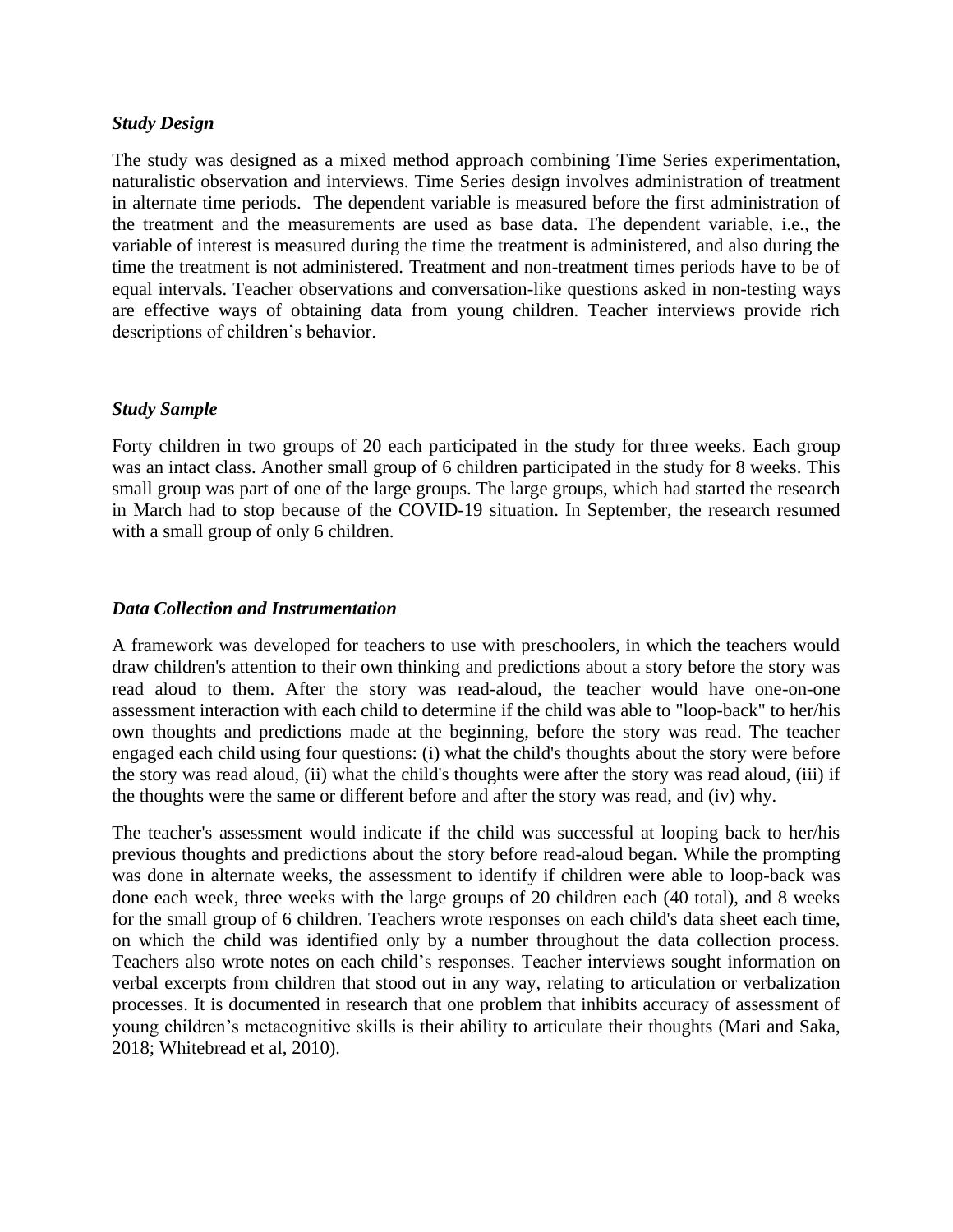#### *Data Analysis*

Three types of data were collected: numerical data, i.e., numbers of children who were able to "loop back" to their previous thoughts and predictions before the story was read, teacher's notes and interview responses. The numerical data were organized in charts. Teachers' notes and interviews were analyzed to add clarity and elaboration on specific excerpts from children's utterances.

## **Findings**

The results of the study are summarized in Table 1, Table 2, Figure 2, Figure 3, Figure 4 and Figure 5.

| THEN THE THE THEORY OF SHOP DRUG INSTRUSS THE THE TWO DRILL OF OUR PROPERTY. |                                |                            |                              |              |  |  |  |  |  |
|------------------------------------------------------------------------------|--------------------------------|----------------------------|------------------------------|--------------|--|--|--|--|--|
| <b>Variable</b>                                                              | Group                          | Week 1                     | <b>Week 2</b>                | Week 3       |  |  |  |  |  |
| <b>Prompting</b>                                                             |                                | No PSP                     | <b>PSP</b>                   | No PSP       |  |  |  |  |  |
| <b>TLB</b>                                                                   | Large Group 1<br>(20 children) | $No$ TLB=14                | No TLB $=$ 3                 | No TLB $=12$ |  |  |  |  |  |
|                                                                              |                                | $TLB = 2$                  | $TLB = 15$                   | $TLB = 6$    |  |  |  |  |  |
| <b>TLB</b>                                                                   | Large Group 2<br>(20 Children) | No $TLB=16$                | No TLB $= 6$<br>No TLB $=14$ |              |  |  |  |  |  |
|                                                                              |                                | $TLB = 2$                  | $TLB = 14$                   | $TLB = 6$    |  |  |  |  |  |
| $PSP = Pre-Story Promoting$                                                  |                                | $TLB = Thought Loop-Backs$ |                              |              |  |  |  |  |  |

**Table 1 Title 1: Children's Loop Back Results From The Two Large Groups**

**Table 2: Children's Loop Back Results From The Small Group**

| <b>Variable</b>  |        | Week 1  | Week 2     | Week 3         | Week 4     | Week 5    | Week 6     | Week 7    | Week 8    |
|------------------|--------|---------|------------|----------------|------------|-----------|------------|-----------|-----------|
| <b>Prompting</b> | Group  | No PSP  | <b>PSP</b> | No PSP         | <b>PSP</b> | No PSP    | <b>PSP</b> | No PSP    | PSP       |
|                  | Small  | No      | No         | N <sub>0</sub> | No         | No        | No         | No        | No        |
| <b>TLB</b>       | Group  | $TLB=4$ | $TLB = 2$  | $TLB = 4$      | $TLB = 5$  | $TLB=3$   | $TLB=2$    | $TLB=5$   | $TLB=1$   |
|                  | (6     |         |            |                |            |           |            |           |           |
|                  | Childr | $TLB=2$ | $TLB = 4$  | $TLB = 2$      | $TLB=1$    | $TLB = 2$ | $TLB = 4$  | $TLB = 1$ | $TLB = 5$ |
|                  | en)    |         |            |                |            |           |            |           |           |

PSP = Pre-Story Prompting TLB = Thought Loop-Backs

The results in Table 1 show that when children were prompted before the story was read-aloud, more children were able to loop-back to their previous thoughts and predictions about the story.

The results in Table 2 show that when children were prompted before the story was read-aloud, more children were able to loop-back to their previous thoughts and predictions about the story. These results are provided on graphs in Figure 2 - Figure 5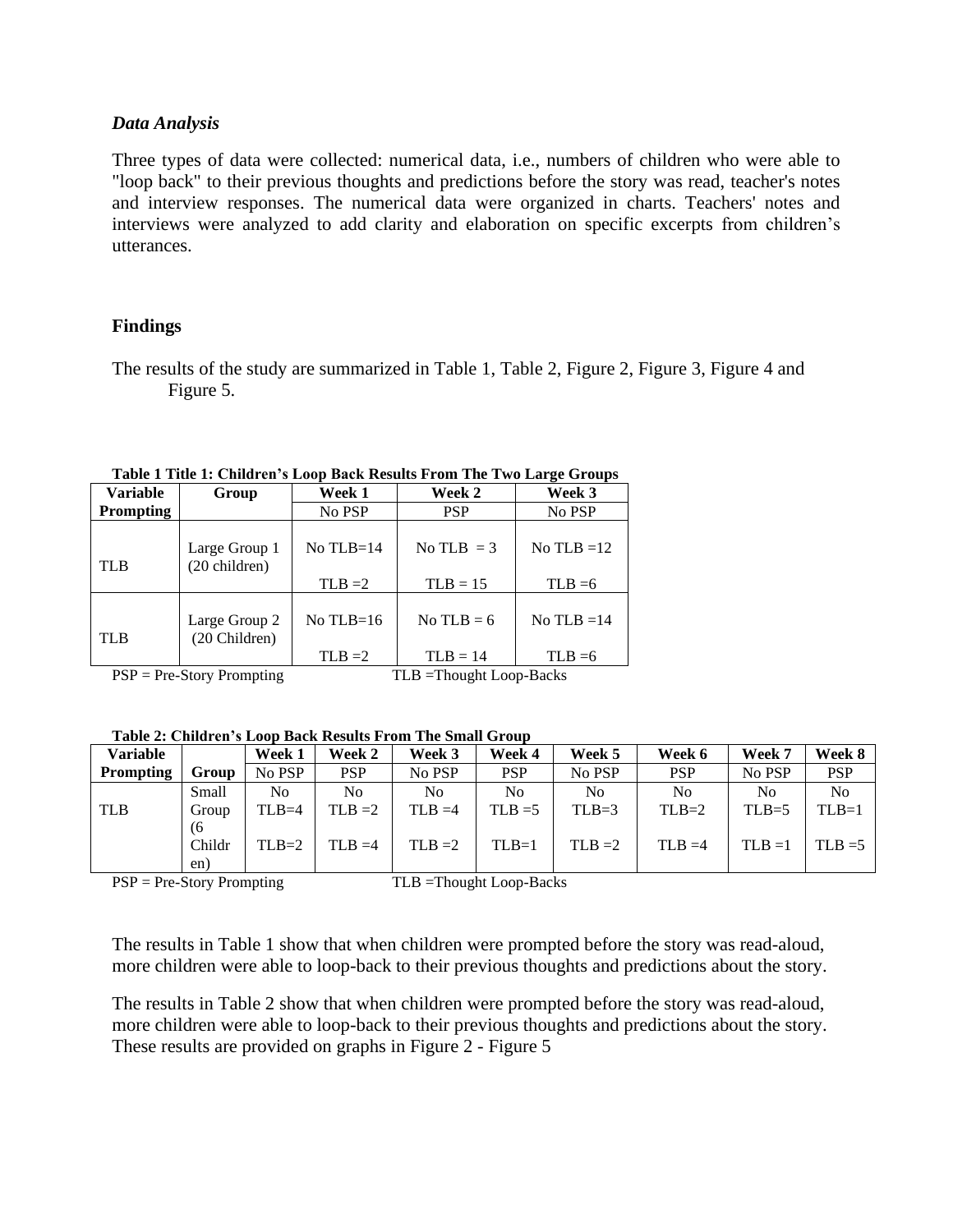

**Figure 2**: (Child 1-20): Number of Children With and Without Thought Loop-backs



**Figure 3:** (Child 21-40): Number of Children With and Without Thought Loopbacks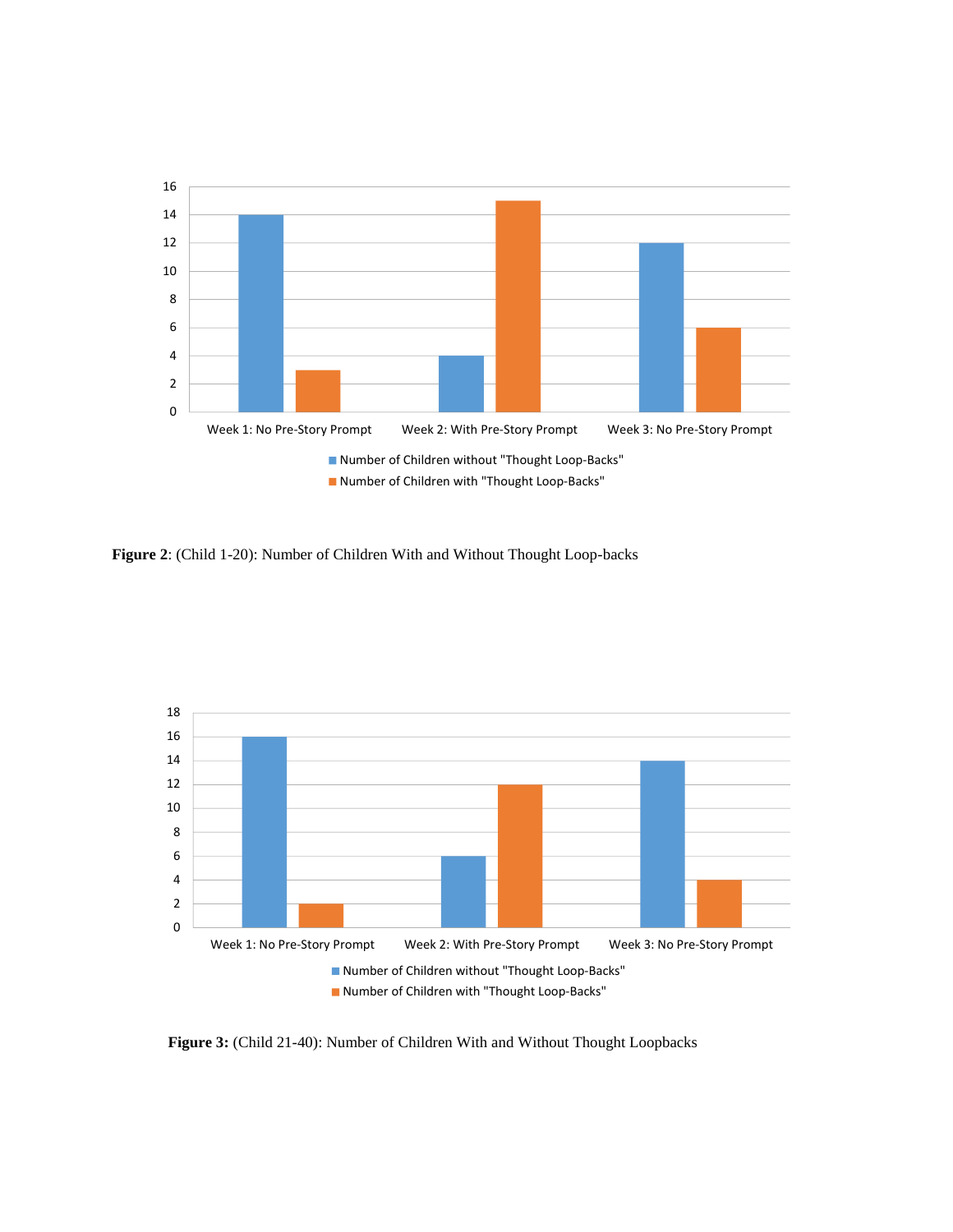

**Figure 4**: (Child 1-6) Number of Children with and without Thought Loopbacks in 8 Weeks



**Figure 5**: (Child 1-6): Number of Children with and without Thought Loopbacks in 8 Weeks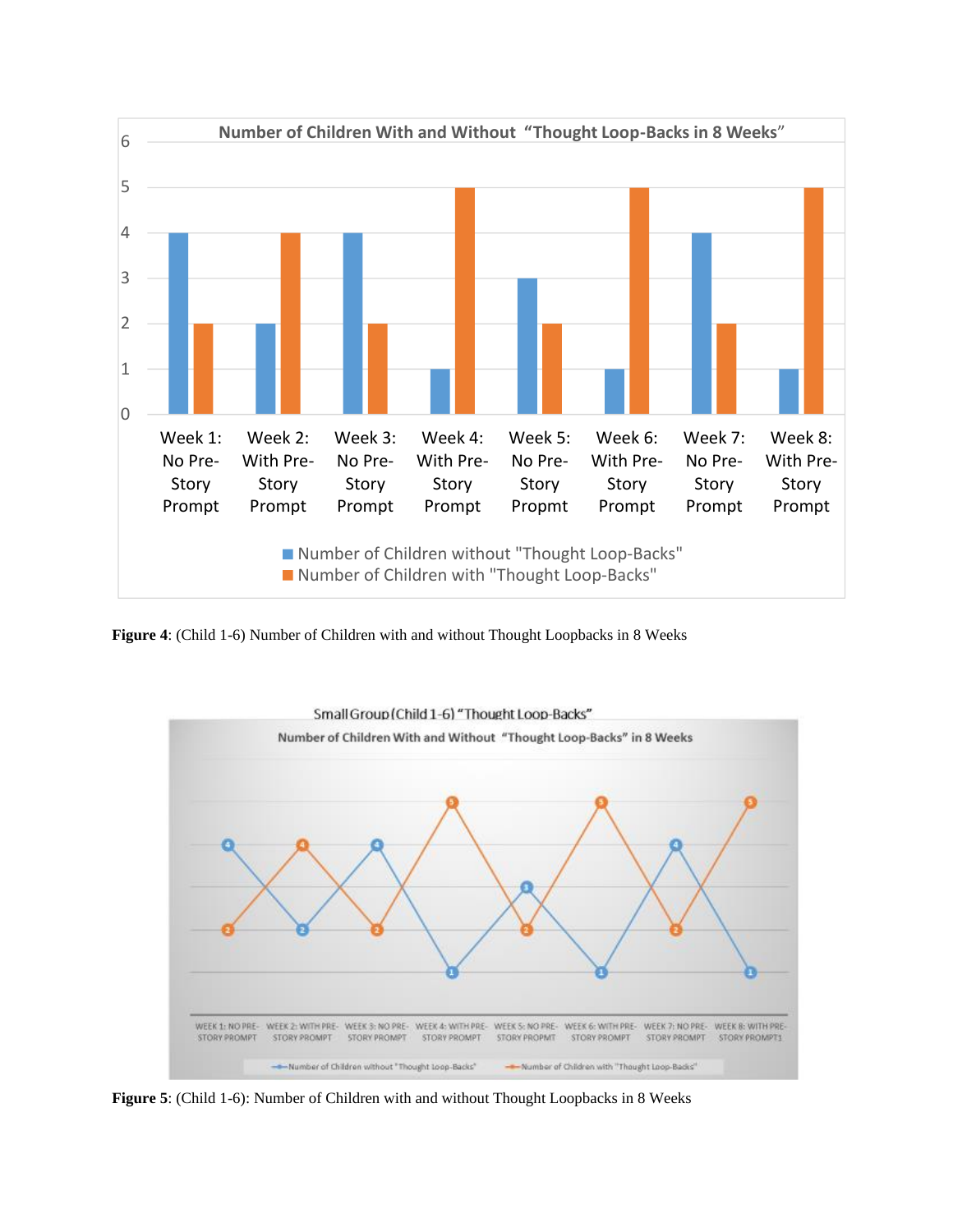## **Discussion**

The results show that more children were successful during the intervention weeks in trying to connect to their own thinking prior to the story read-alouds. As summarized in Table 1, the first large group, i.e. Child 1-20, had 14 children in Week 1 who did not experience loop-backs to their prior thinking, and only 3 who were able to do so. There was no pre-reading prompt in Week 1. In Week 2, 4 children did not experience loop-backs, while 14 were able to experience loop-backs. Week 2 was the first week of intervention. In Week 3, there was no pre-reading intervention; and, as shown in Table 1 and in Figure2; during this week 12 children did not experience though loopbacks, while 6 children did.

In Group 2 (Child 21-40) there were similar results. In Week 1, where there was no pre-reading prompt, the number of children who did not experience loopbacks was 15, while only 2 experienced thought loopbacks. In Week 2, there was pre-reading prompting; and 12 children demonstrated thought loopbacks while 6 did not. Similar results are observed in Week 3, which had no pre-reading prompt; and 14 children did not experience thought loopbacks, while only 4 did.

The small group of 6 children was observed for a longer time period, i.e., 8 weeks. The results show a similar trend as in the large groups. In weeks 1, 3, 5, and 7, when there was no intervention, i.e., the pre-reading prompts, the numbers of children who demonstrated thought loopbacks were 2, 2, 2, and 2, compared to the intervention weeks 2, 4, 6, and 8, when the numbers of children who were able to loop back into their previous thinking before the story was read aloud to them were 4, 5, 5, and 5 respectively, as shown in Figure 4 and Figure 5.

The descriptive data from teacher's notes on children's responses showed that the preschoolers had differing degrees of complexity in their verbal responses. Some children would answer the first question (What were your thoughts about the story before we read it?) with a few words while others would use complete sentences. Some examples of verbatim responses were "I thought the story was about spiders"; "I thought the story was about a cat but it was about an unhappy girl", "I thought she was a bad girl, but she was just sad". Some children went straight to contrasting even before they were asked to compare their thoughts before and after the readaloud.

More interesting were children's verbalizations that provided the reason even before they were asked "why". For example, one child said: "I thought the story was about spiders because the picture looked like a spider". There were also instances of children affirming themselves by saying: "I was right, I thought the story was about lady bug".

Overall, more children experienced thought loopbacks when they were prompted to tap into their thinking and make predictions about the story prior to the story being read to them. These results point to a potential to teach preschoolers how to think back to their own thoughts and perhaps even monitor those thoughts. This is an opportunity for teachers to build on the preschoolers' abilities to think about their own thinking, and probably also regulate learning behavior. It was surprising how positively the children responded to the teacher's prompting in their after readaloud responses. One might think that the preschoolers were already at a stage where they could think about their own thinking. However, when they responded to the same after- read-aloud questions without the prior prompting, fewer children were able to go back to their own thinking.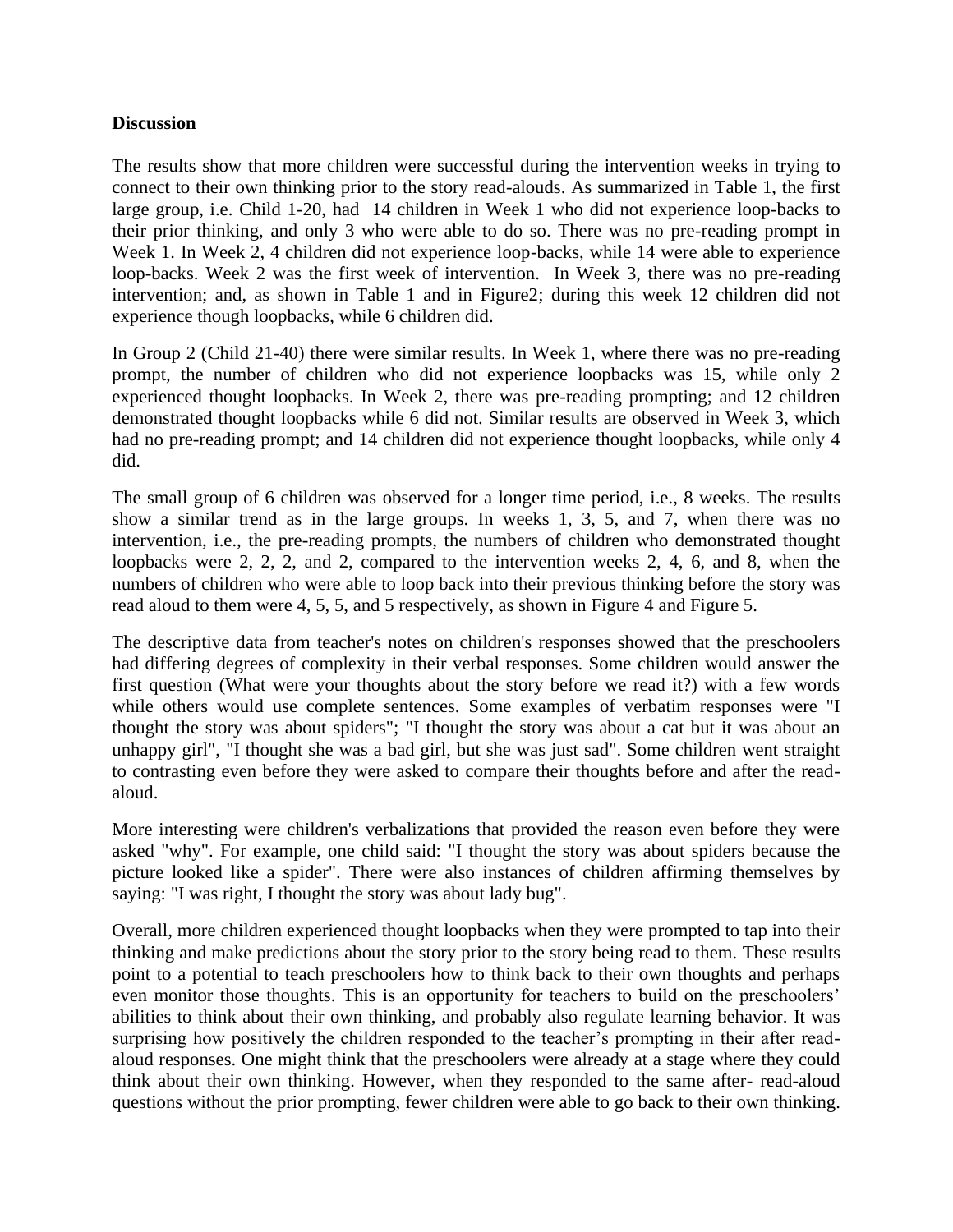The explanation is certainly that without prior prompting, the children did not think about their thinking regarding the story, or, they did not see the need to try to articulate their thoughts, prediction, or even opinion what to expect from the story. When they were asked to think and predict specific things about the story, they were able to do that; and later they could go back to their previous thinking and talk about it.

## **Conclusion**

This study has demonstrated that preschoolers can respond positively to pre-reading prompts that target development of the children's metacognitive skills. The findings add to the metacognitive research with young children, showing that 3-4 year olds are capable of thinking about their own thinking. The following statements can be made based on the results of this study:

- The preschool children (3-4 year olds) had the capability to think about their own thinking when guided step-by-step-step to do so.
- When prompted in (non-testing ways), the preschool children demonstrated their metacognitive skills; i.e., tapping into their own previous thoughts and articulated them. When they were not prompted, the children did not necessarily demonstrate those skills.
- Teachers and parents can engage in the non-threatening procedure used in this study to try to foster children's metacognitive skills, as much as opportunities allow. Such practical activities may help children develop abilities to understand their own thinking, if there are no other underlying constraining factors.

## **Accessibility of the Research**

This research is not just for academic purpose, even though the results certainly open avenues for academic discussion and further research. Teachers can use the same approach as used in this study to estimate and monitor their children's abilities to think about their own thinking; and provide opportunities for children to explore why they think the way they do, and how they can regulate their thinking for better learning and self-monitoring. As children participate in such practice they will grow in their own metacognition, providing even more opportunities for teachers to scaffold and help them build their metacognitive and self-analysis skills. There is also opportunity for parents to use the same or similar procedures with their children at home to support their children in metacognition and self-regulation.

## **Further Research**

Suggestions for further research include a stricter experimental design, larger sample size and several sites, to minimize the influence of specific school contexts. Experimental designs with control groups will clearly *establish causality* and also minimize the role of memory that is possible in Time Series design. Large samples that are organized in small sub-groups will be more manageable than whole large groups which take a long time for teachers to have one-on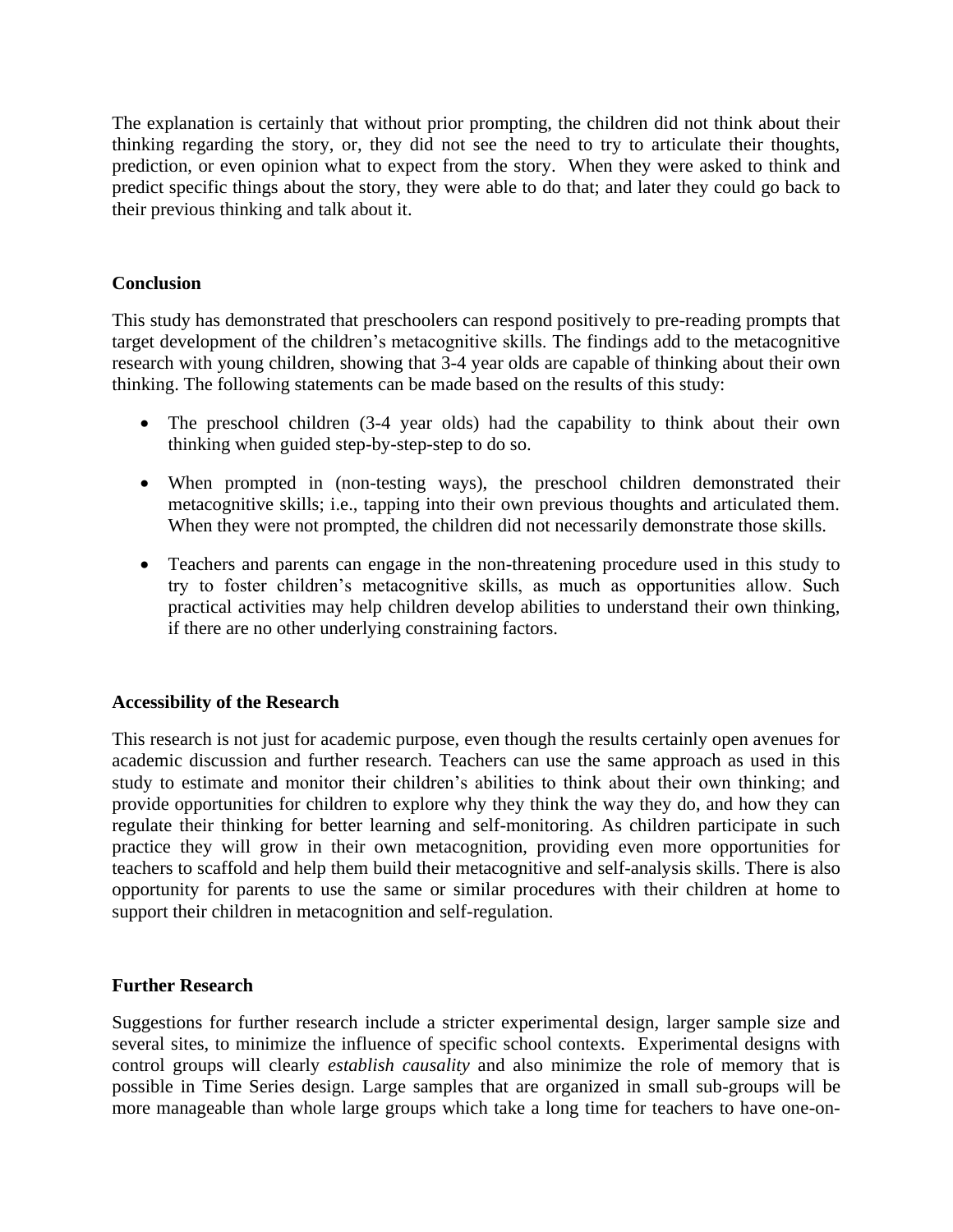one assessment session with each child. Since school contexts differ socioeconomically, socially, and culturally, it will be beneficial to conduct similar research in different school sites to see if results are similar, which will indicate whether at the preschool age of 3-4 years, children are generally capable of learning metacognitive skills and to what extent.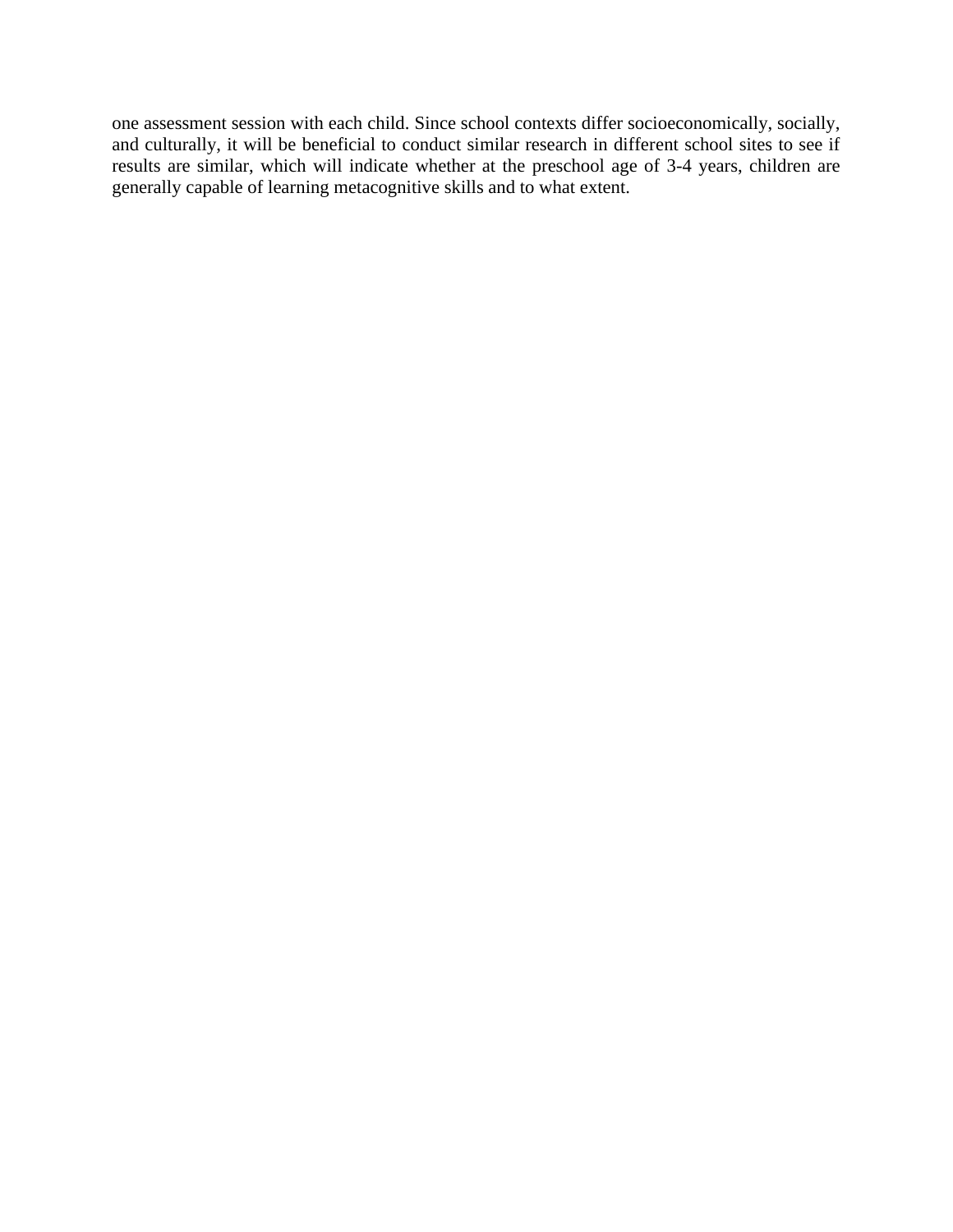#### **References**

- Alexander, J. M., & Schwanenflugel, P. J.(1996). Development of Metacognitive Concepts About Thinking in Gifted and Non-Gifted Children: Recent Research: Learning and Individual Differences. 8, 305-325.
- Artelt, C., Neuenhaus, N., Lingel, K. & Schneider, W. (2012). Entwicklung undWechsel-Seitige Effekte von metakognitiven undhereichsspezifischen Wissnenskomponenten in der Sekundarstufe. *Psychologische Rundschau* 63. 18-25.
- Baker, L. (1989). Metacognition, Comprehension Monitoring, and the Adult Reader. Educational Psychology Review. 1, 3-38.
- Berk., L. (2020). *Infants, Children and Adolescents 9th Edition*, New York: Pearson
- Berk, L., (2014). *Infants and Children: Pre-Natal Through Middle Childhood*, 7th edition, New York: Pearson,
- Bernard, S., Proust, J., and Clément, F. (2015). Procedural metacognition and false belief understanding in 3-year to 5-year old children. *PLoS ONE* 10, 1–12. doi: 10.1371/journal.pone.0141321
- Berninger, V. W. (2012). Evidence-based Developmentally Appropriate Writing Skills K-5: teaching the Orthographic loop of Working Memory to Write Letters so Developing Writers Can Spell Words and Express Ideas: Paper Presented at handwriting in the 21st Century? An Educational Summit, Washington DC., January 23.
- Borkowiski, J. G., Chan, K. S. L. & Muthukrishna, N. (2000). A Process Oriented Model of Metacognition: Links Between Motivation and Executive Functioning. In G. Schraw, & J. C. Impara (Eds.). *Issues in the Measurement of Metacognition (Buros-Nebraska Symposium on Measurement & Testing* (pp 1-41), Lincoln, NE: Buros Institute of mental Measurement.
- Brown, A. L. ((1987). Metacognition, Excecutive Control, Self-Regulation, and Other More Mysterious Mechanisms. In F. E. Wenert, & R. H. Kluwe (Eds.). Metacognition, Motivation, and Understanding, pp65-116.
- Case-Smith, J. (2012). Benefits of OT/Teacher Model for First Grade Handwriting Instruction,Presented at Handwriting in the 21st Century? An Educational Summit, Washington DC., January 23. Vol 184., No 8
- Chatzipanteli, A., Vasilis, G. & Athanasios, G. (2014). Development and Evaluation of metacognition in Early Childhood Education, *Early Child Development and Care*, Vol 184, No. 8 pp 1223-1232.
- Destan, N.& Roebers, C. (2015). What are Metacognitive Costs of Young Children's Overconfidence? *Metacognition and Learning*, *Vol 10. No. 3,* pp347-374.
- Eliot, L. & Syc, S. "Language and the Brain". In Linda, Gilkerson and Rebecca Klein, (eds.). Early Development and the Brain: Teaching Resources for Educators. Erikson faculty Development Project on the Brain, Washington D.C. Zero-to-Three, 2008
- Efklides, A. (2011). Interactions of Metacognition with Motivation and Affect in Self-Regulated Learning. The MASRL Model. *Educational Psychology*, 46, 6-25.
- Flavell, J. H. (1979). Metacognition and Cognitive Monitoring: A New Era of Cognitive Developmental Inquiry, American Psychologist, 34, 906-911.
- Flavell , J. H. (1971). First Discussant's Comments: What is Memory Development the Development of? Human Development, 14, 272-278.
- Fleur, D. S., Bredeweg, B., & van den Bos, W. (2021). Metacognition: ideas and insights from neuro- and educational sciences, *Science of Learning*, Vol 6, (13).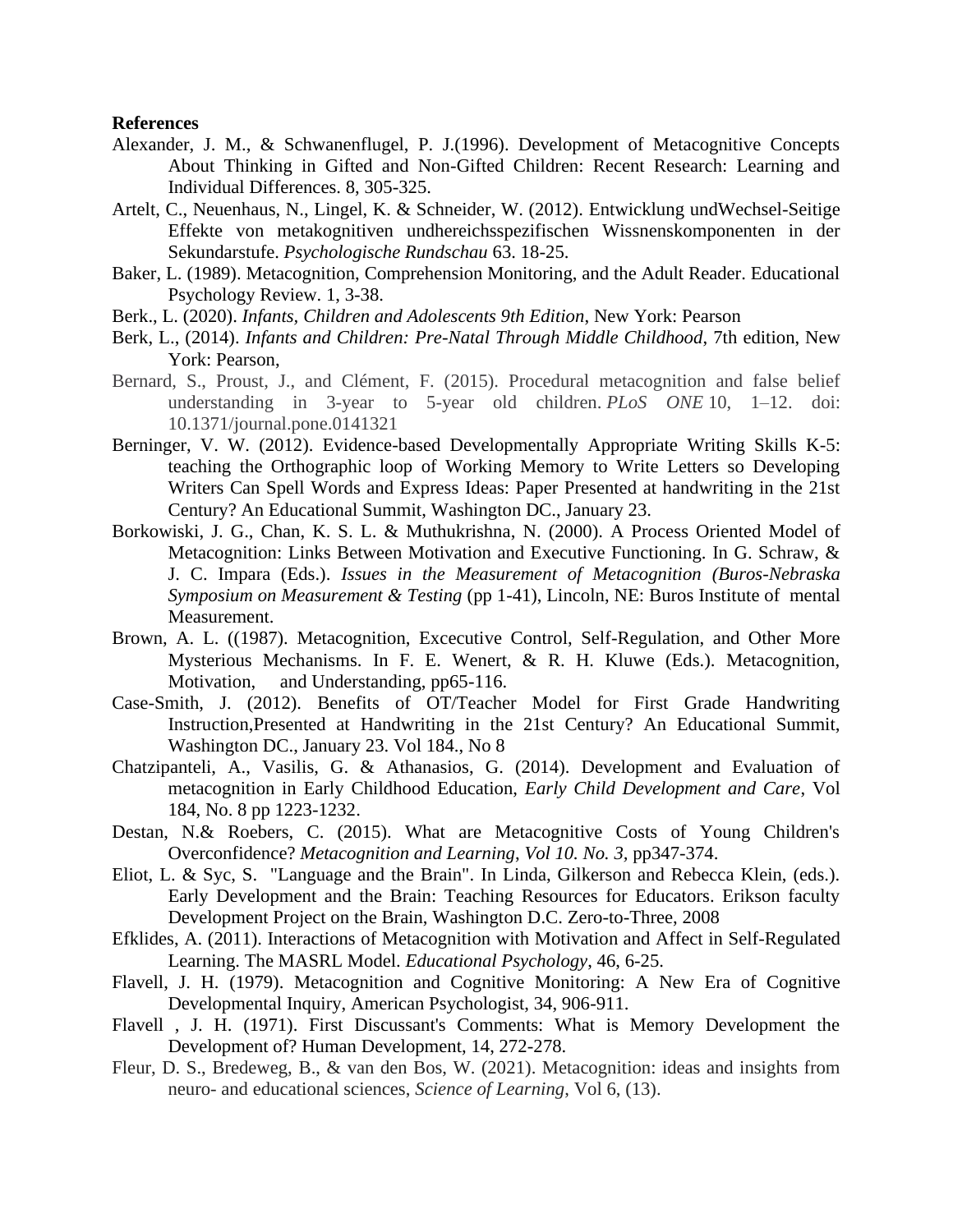- Gourlay, C., Mushin, I., Gardner, R. (2019). Young Children's responses to teachers metacognitive questions, *International Journal of Early Years Education,* <https://doi.org/10.1080/09669760.2020.1742671>
- Gregor, S. (2002). A Theory of Theories in Information Systems, *Computer Science, Australia Journal of Information Systems*, DOI:3127/AJIS.V1011.439.
- [Grissmer, D. W., Grimm, K. J., Aiyer, S. M., \(2010\). F](http://journals.sagepub.com/doi/pdf/10.1177/1468798414522825)ine Motor Skills and Early Comprehension of the World: Two New School Readiness Indicators. *Developmental Psychology*, 46:1008-1017.
- Handel, H., Artelt, C., & Weinert, S (2013). Assessing Metacognitive Knowledge: Development and Evaluation of a Test Instrument, *Journal of Educational Research Online, Vol. 5, No.2*, pp 168-188.
- Hasselhorn, M., (2006). Metakognition. In D. H. Rost (Ed.). handworterbuch Padagogistche Psykologie (2nd Edition) pp 466-471.
- Jacobson, R. (2016). Metacognition: How Thinking aAbout Thinking Can Help Kids: A Powerful Skill for Building Resilience, Child Mind Institute. Retrieved on September 21 from: https://childmind.org/article/how-metacognition-can-help-kids/
- Kuhl, P. (2010), The Linguistic Genius of Babies. PBS Video (Clip 10 minutes and 15 seconds long with over 1.6 million views by Nov. 2014). Retrieved on March 5, 2016 from http://www.ted.com/\_talks/patricia\_kuhl\_the\_linguistic\_genius\_of\_babies/.
- Larkin, S. (2009). *Metacognition in Young Children,* Routledge https://www.researchgate.net/publication/287235746 Metacognition in Young Childre.
- Lerner, V. S. (2004). Introduction to Information Systems Theory: Concepts, Formalism and Applications, International *Journal of Systems Science*, 13(7) 405-424.
- Limpo, T., & Alves, R. A. (2013). Modeling Writing Development: Contribution of Transcription and Self-Regulation to Portuguese Students' text Generation Quality, *Journal of Educational Psychology, Vol. 105, No. 2*, pp401-413.
- Lockl, K., Handel, M., Haberkorn, K., & Weinert, S. (2013). Metacognitive Knowledge in Young Children: Development of a New Test Procedure for First Graders. Retrieved from [https://link.springer.com/chapter/10.1007/978-3-658-11994-2\\_26](https://link.springer.com/chapter/10.1007/978-3-658-11994-2_26)
- Mari,ć, M., and Saka,č, M. (2018). Metacognitive components as predictors of preschool children's performance in problem-solving tasks. *Psihologija* 51, 1–16. doi: 10.2298/PSI161123007M
- Markus, P.,Proust J. & Sodian B (2013). Examining Implicit Metacognition in 3-5 Year-Old Children: An Eye-tracking and Pupillometric Study, *Frontiers in Psychology*, Vol. 4 pp.145. Retrieved from:<https://www.ncbi.nlm.nih.gov/pmc/articles/PMC3605506/>
- Marulis, L. (2015). Metacognitive Processes in Development: Assessing Metacognitive Knowledge and Behavior and Executive Functioning in Young Children, *Developmental Psychology*, APA Division. Retrieved from: [https://www.apadivisions.org/division-](https://www.apadivisions.org/division-7/publications/newsletters/developmental/2015/07/metacognition-children.aspx)[7/publications/newsletters/developmental/2015/07/metacognition-children.aspx](https://www.apadivisions.org/division-7/publications/newsletters/developmental/2015/07/metacognition-children.aspx)
- Neitzel, C. & Alexander, J. M., & Johnson K. (2016). Young Children's Interest-Oriented Acrivity and Later Academic self-Regulation Strategies in Kindergarten. *Journal of Research in Childhood Education. Vol.30, No.4*, pp474-493.
- Nelson, T. O.& Narens, L. (1990). Metamemory: A Theoretical Framework and New Findings, The Psychology of Learning and Motivation, 26, 125-141.